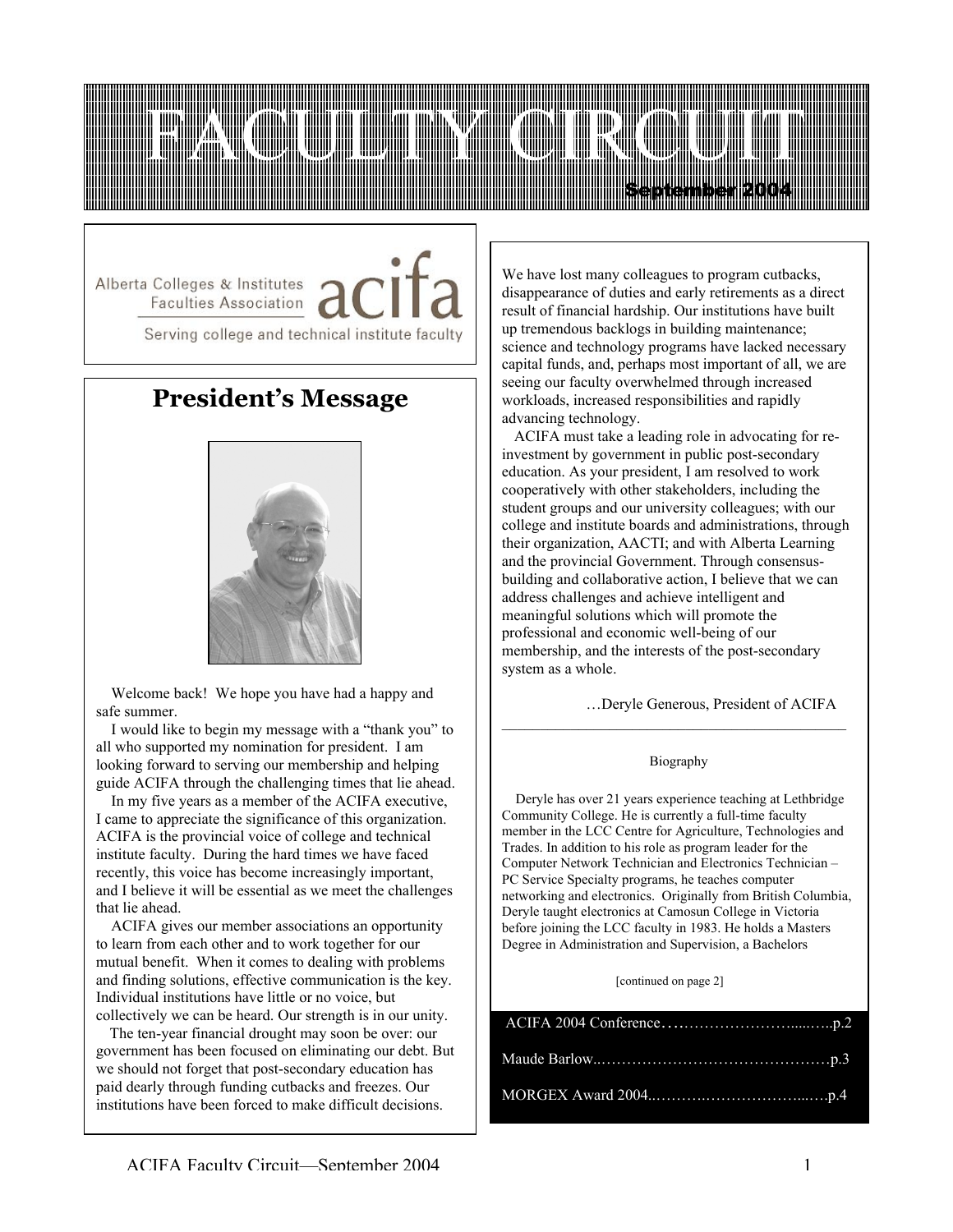# 20<sup>th</sup> Annual ACIFA Conference Draws Crowds

 $\mathcal{L}_\text{max} = \mathcal{L}_\text{max} = \mathcal{L}_\text{max} = \mathcal{L}_\text{max} = \mathcal{L}_\text{max} = \mathcal{L}_\text{max}$ 

Some two hundred enthusiastic delegates from our member associations across the province attended the twentieth annual ACIFA spring conference, *Learning, Leading n'Lightening*, at the Mountain Park Lodges, Jasper, May 30 – June 2. Co-hosted by the faculty associations of NAIT, Northern Lakes College, Keyano College, Fairview College, and Grande Prairie Regional College, the conference featured a stimulating and wideranging programme of sessions presented by colleagues, as well as a thought-provoking keynote speech from Maude Barlow, best-selling author and National Chair of The Council of Canadians. The atmosphere was relaxed and informal, the banquet and BBQ were well-attended, and as always, conference-goers made the most of the many opportunities to socialize and network, in the course of what has become the premier PD event for college and institute faculty in Alberta.

Deryle Generous, the newly-elected President of ACIFA, comments: "Our twentieth anniversary spring conference this year was a landmark for ACIFA. Delegates were informed, entertained, and energized, and the extraordinary collegial spirit which unites our organization was everywhere in evidence. Speaking on behalf of ACIFA, let me offer warmest thanks and congratulations to the programme committee, to the sponsoring associations, and above all, to Lynn Devlin in the ACIFA office, for excellent work in putting the conference together. I'm looking forward to ACIFA 2005, in Canmore! I hope to see you all there."



Delegates jam at the ACIFA 2004 Conference, Jasper

### ACIFA Executive Council 2004 – 2005

At ACIFA's Annual General Meeting, held June 1<sup>st</sup> in Jasper, elections were held for positions on the Executive Council. The 2004 – 2005 Executive will be:

President……… Deryle Generous, LCC (term expires 2006)

Vice-President, Negotiations…… Paul Hawthorn, Portage College (term expires 2006)

Vice-President, Professional Affairs…. Rocky Wallbaum, Lakeland College (term expires 2005)

Treasurer…………. Pat Asplund, LCC (term expires 2005)

Secretary………….. Dave Milner, GMC (term expires 2006)

Members of ACIFA Executive can be contacted through the ACIFA office, telephone (780) 423-4440.

#### President's Biography (continued from page 1)

 $\mathcal{L}_\text{max} = \mathcal{L}_\text{max} = \mathcal{L}_\text{max} = \mathcal{L}_\text{max} = \mathcal{L}_\text{max}$ 

degree from Athabasca University, a Diploma in Adult Education from UBC, an Instructors Diploma from the British Columbia Ministry of Education, and a Diploma of Technology from BCIT. His industry credentials include Certified Engineering Technologist (CET), Microsoft Certified Systems Engineer (MCSE), CompTIA A+, CompTIA Network+, NACSE Certified Network Instructor (NCNI) and Journeyman Electronics Technician (Alberta.) Deryle is also a facilitator for the Instructional Skills Workshop – a program that assists new instructors develop the skills necessary to begin teaching.

Deryle has received both the LCCFA/SA and the NISOD Teaching Excellence Awards He has been instrumental in bringing computer recycling to Lethbridge Community College. He currently supervises the computer recycling workshop in conjunction with Industry Canada's Computers for Schools. More recently, he started the LCC "Computers for Life" initiative which has placed literally hundreds of computers in the hands of service agencies, students, persons with special needs, or impoverished people throughout Southern Alberta. In addition to numerous committee responsibilities, Deryle has served as president of LCCFA. He has been an active member of ACIFA and has served a total of five years both as Treasurer and Vice-President-Professional Affairs. In his spare time, Deryle enjoys restoring antique radios and vintage automobiles.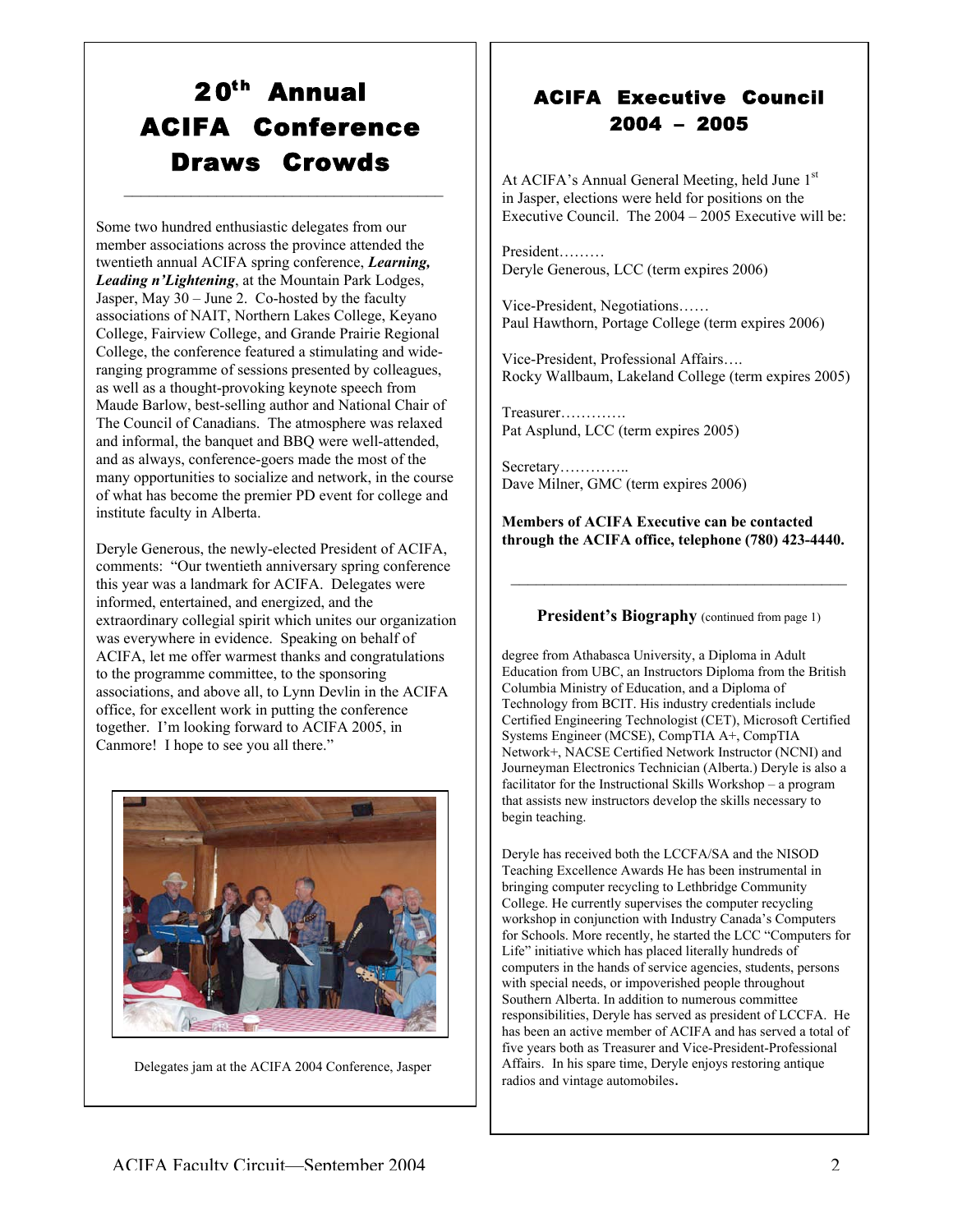## My Encounter with Maude Barlow: A Reflection on Canadian Heroes

 $\mathcal{L}_\text{max}$ 

 September is a good month to reflect on Canadian Heroes. Many of us are long time participants in the annual Terry Fox run. I remember a discussion in my Grade 12 English class where we decided that only in Canada would we embrace so enthusiastically a National Hero who had actually failed to reach his goal. Canadians of course will point out that Terry's Marathon of Hope has succeeded beyond anyone's dreams, yet there is something about the underdog that the Canadian psyche loves.

 Vaclav Havel says that "Hope is a state of the mind, not of the world":

 "Hope, in this deep and powerful sense, is not the same as joy that things are going well, or willingness to invest in enterprises that are obviously heading for success, but rather an ability to work for something because it is good."

 Havel's thoughts on hope are an apt description of the actions of Terry Fox and other Canadian Heroes who have the ability to ceaselessly work for something because it is good. David Suzuki springs to mind as just such a Canadian hero as does Maude Barlow.

 Maude Barlow has been a personal hero of mine for some time. I first encountered her writing in a Education Policy course at the University of Alberta. In her often quoted article: "Class Warfare: The Assault on Canadian Schools", she foresaw the increased stratification of the world's people due to the forces of Free Trade, globalization and the rise in power of NGOs like the IMF and the OECD.

 In her most recent book, Blue Gold, Barlow continues to question pillars of our capitalist economy including the influential Washington consensus, which promotes trade liberalization, privatization, deregulation and protection of private property rights. Barlow argues that the majority of the world's population are not only excluded from participating in this consensus but they are also excluded from the benefits of it. Barlow's latest efforts are focussed on the protection of the



 *Jacquie Flood, right, with Maude Barlow, at the ACIFA 2004 Conference, in Jasper*

world's fresh water supply from deregulation and privatization.

 So what makes Maude Barlow a Canadian Hero? She has been called an extremist by many, naïve by others. I was delighted to be offered the opportunity to act as her guide for her day at the ACIFA Conference this last May. We had a warm and lively conversation about children and grandchildren and the joys of summer cottages. Nothing heroic there, you might say. Moreover, many of her protest efforts seemed doomed to failure as she faces off across from the Goliaths of Neoliberalism. Maude does not seem to grow weary of the battle however and in her role as the volunteer Chairperson of the Council of Canadians, she encourages all of us to get involved in creating the Canada we want: "If you want to know who is going to change this country, go home and look in the mirror."

 In her speech to the delegates of the ACIFA Conference, one of the most compelling images Maude left us with was that of the Korean farmer atop of the large wall built to keep protesters out of the Summit of the Americas. The wall and the farmer's dramatic suicide are profound metaphors for what Maude ceaselessly works toward changing in our society. In my book, this makes her a true Canadian Hero.

… Jacquie Flood, Portage College